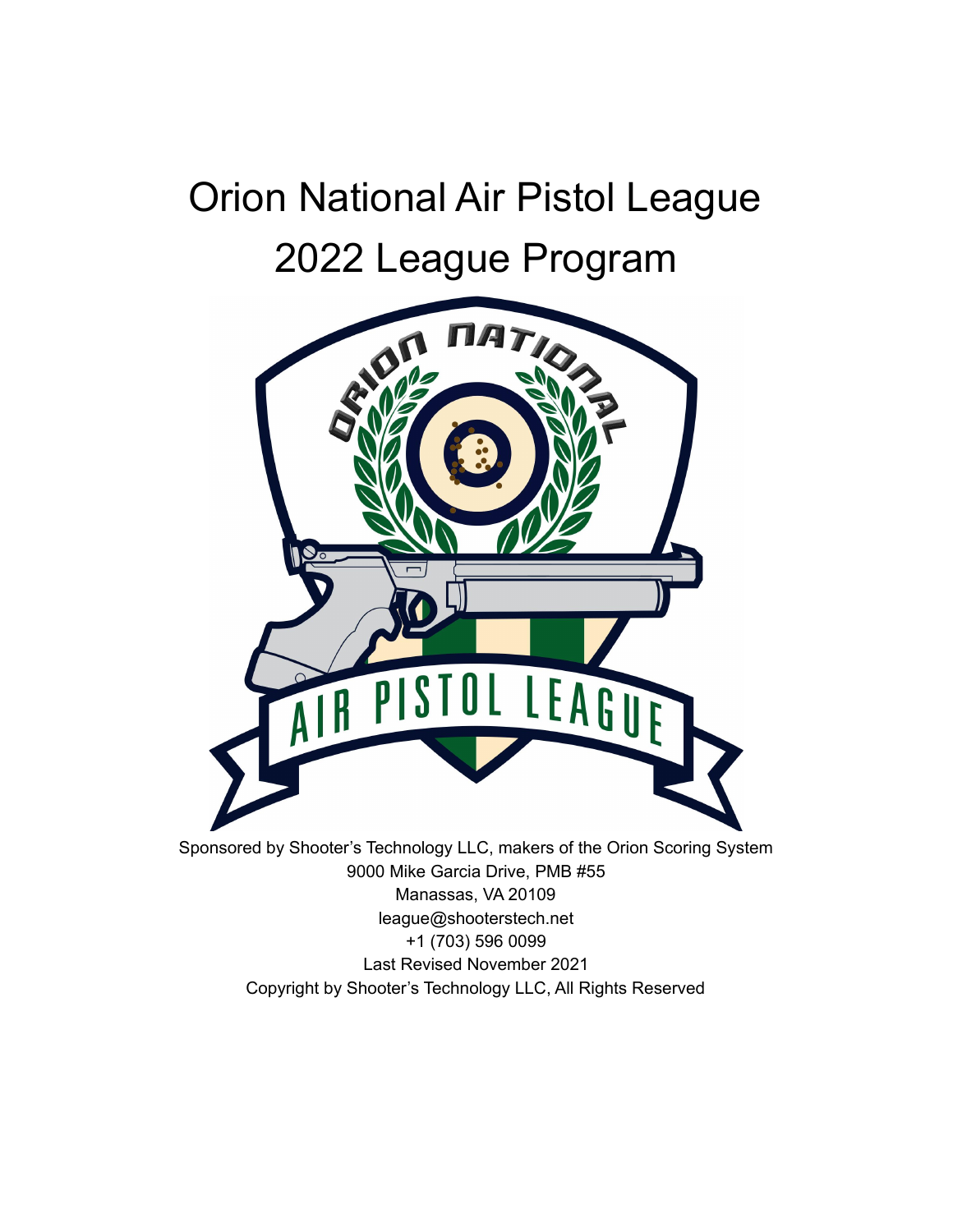## **Introduction**

#### Purpose

Orion's National Air Pistol League (The League) is intended to create an exciting competition format, allowing teams from throughout the country to compete virtually in an exciting, spectator-friendly league. The League seeks to simultaneously create a low-cost, yet meaningful national competition for both elite and developing teams. Teams will compete against teams near their relative skill level in a 8 game 10 week season. All athletes will receive participation pins, and medals will be awarded to approximately 40% of the participating teams and athletes.

### Important Dates for the 2022 Season

- Registration Deadline: 18 January 2022.
- Last Day to Withdraw from League: 18 January 2022.
- Preseason: 1 January through 23 January 2022.
- Coaches Meeting Webinar: The week of 17 January, exact date and time not yet set.
- Regular Season: 24 January 3 April 2022.

#### Important Changes from the 2021 Season

- The League will adhere to the 1st Edition of the Civilian Marksmanship Program Air Rifle and Air Pistol Competition Rules, dated 1 January 2022, unless clearly stated otherwise in this manual.
- The deadline to turn in scores for each game is moved to Noon Monday EST (previously it was Midnight Monday EST).
- The top four Junior athletes (U21) will be named to the Junior All-Star team and will receive a plaque in recognition of their accomplishments.

#### League Organization

The League is structured into teams, seasons, and games. A team consists of four or more Air Pistol athletes with a coach from a single club. A game is one competition between two teams. A complete season is all sets of games from all teams. The season lasts 10 weeks and each team competes in 8 games.

Each week during the season, teams will get scheduled to compete against one other team using dynamic scheduling. The goal of dynamic scheduling is to allow teams of near equal skill level to compete with each other each week. In this method, and as the league progresses, the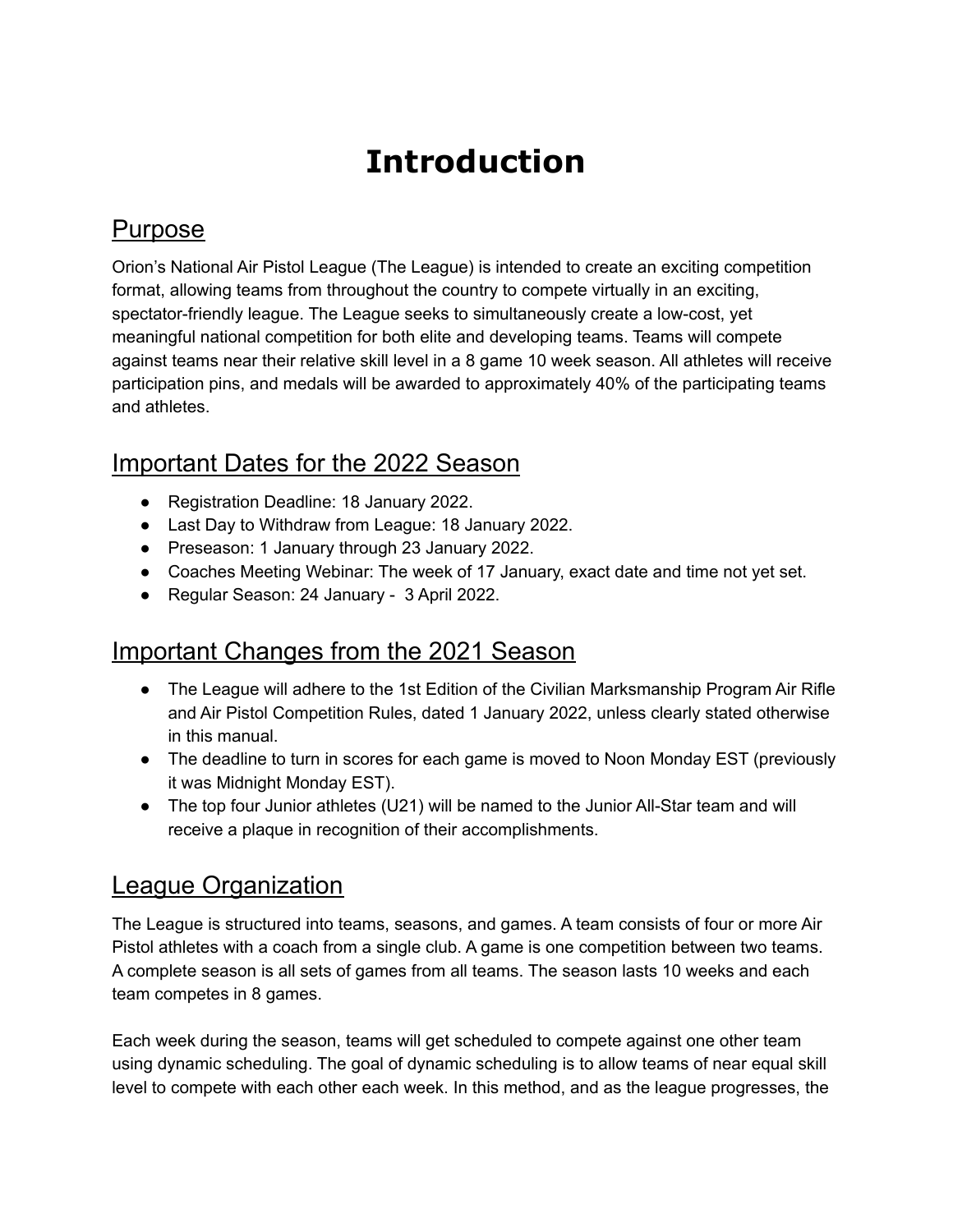top teams will compete against each other and the developing teams will compete against each other. Teams will be ranked according to their League Points, a combination of seasonal average and win-loss record.

Teams will compete each week from their home range unless specifically requested otherwise. Scores from each team will be merged on the Internet using Orion's Virtual Match technology. Results will be listed live online on Orion's Result Center.

#### Media Promotion

A key principle of The League is increasing the sport's spectator appeal. The League will achieve this through regular press releases and social media posts using common sport terminology. The terminology and make-up of The League was selected specifically to be understood by almost anyone, whether or not one is familiar with the sport. By raising awareness and familiarity, the goal is to increase the spectator appeal and excitement of the sport.

## **Organization**

The League is structured into teams, seasons, and games. A team consists of four or more Air Pistol athletes with a coach from a single club. A game is one competition between two teams. A complete season is all sets of games from all teams. The season lasts 10 week and each team competes in 8 games.

### Team Member Requirements

Team members must be active, participating members of the same club or school team. All athletes must be eligible to compete under the CMP Air Rifle and Air Pistol Competition Rules. Both junior and open age group athletes are encouraged to participate.

Any club may enter a team in The League, but may only enter exactly one team. Individual athletes are only allowed to compete for one team within a single season.

As further described in the "Games" section, during the season each team may have as many athletes compete in a game as they have eligible team members, but only the top four individual scores count towards the team's total for each game.

#### PPP Athletes

Athletes who participate in Progressive Position Pistol (PPP), either Standing Supported or Basic Supported, may compete with their team *for score only*. These athletes' scores will not count towards their team's total.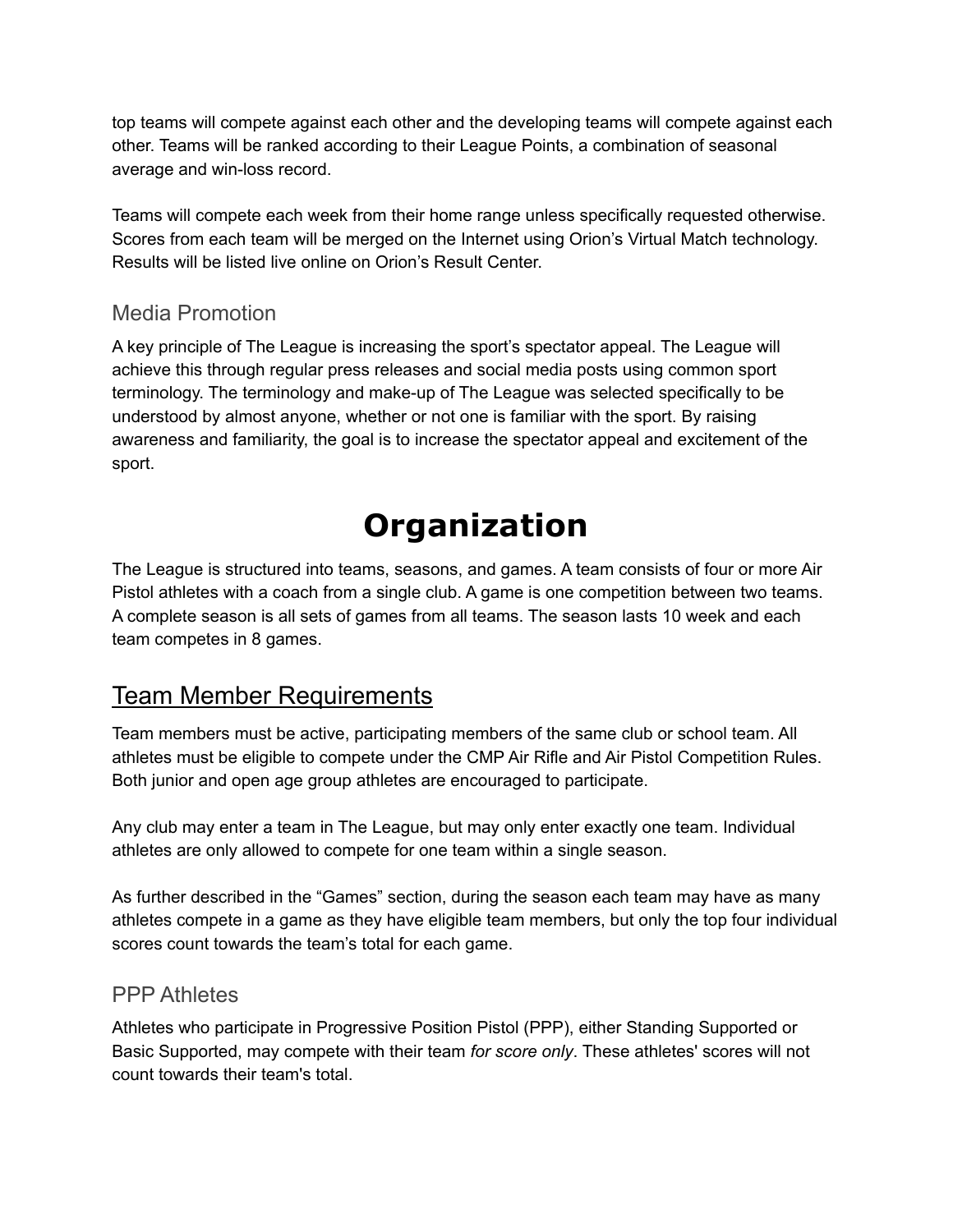#### Junior Athletes

For purposes of the League, a Junior athlete (U21) is defined as any athlete who is under the age of 21 on the first day of the regular season.

#### Games

A "game" is when two teams compete against each other.

The CMP Air Rifle and Air Pistol Competition Rules will govern the conduct of each game, except where clearly stated otherwise within this league program. Each team will shoot a 60 shot course of fire. The winning team is the team with the highest sum of their top four athlete's scores.

Each team may include as many eligible club members as they wish, but only the top four athlete's scores will count. As stated earlier in Team Member Requirements both junior and open age athletes may compete. Athletes competing in PPP's Standing Supported or Basic Supported may compete for score only, but not count towards the team total.

All scoring will be done electronically with Orion, Athena, or other approved Electronic Scoring Target systems, using integer scoring and inner tens. Manual methods of scoring and challenges are prohibited.

All games, by default, will be virtual. This means each team will compete from their home range. Where geographically possible and the opposing coaches agree, games may be local. A local game is when both teams compete at the same time on the same range. In a virtual game, coaches from opposing teams are encouraged to coordinate their schedule so that both teams shoot the game at the same time. Please notify the League Administrator ([league@shooterstech.net](mailto:league@shooterstech.net)) one week prior to the game if the opposing coaches would prefer a local game instead of a virtual game.

#### Deadline to Turn In Scores

Teams have the full calendar week, defined as Monday through Sunday, to shoot their weekly game. Scores need to be submitted by Noon EST each Monday.

- Team scores submitted after Noon Monday EST will not be counted towards the game's outcome. Teams instead will be given a Did Not Start (DNS).
- Team coaches are responsible for submitting their team scores before the deadline and verifying the scores were submitted successfully.
- The League Administrator may allow teams scores submitted after the Noon Monday EST deadline to count towards the team's season average. May further be used to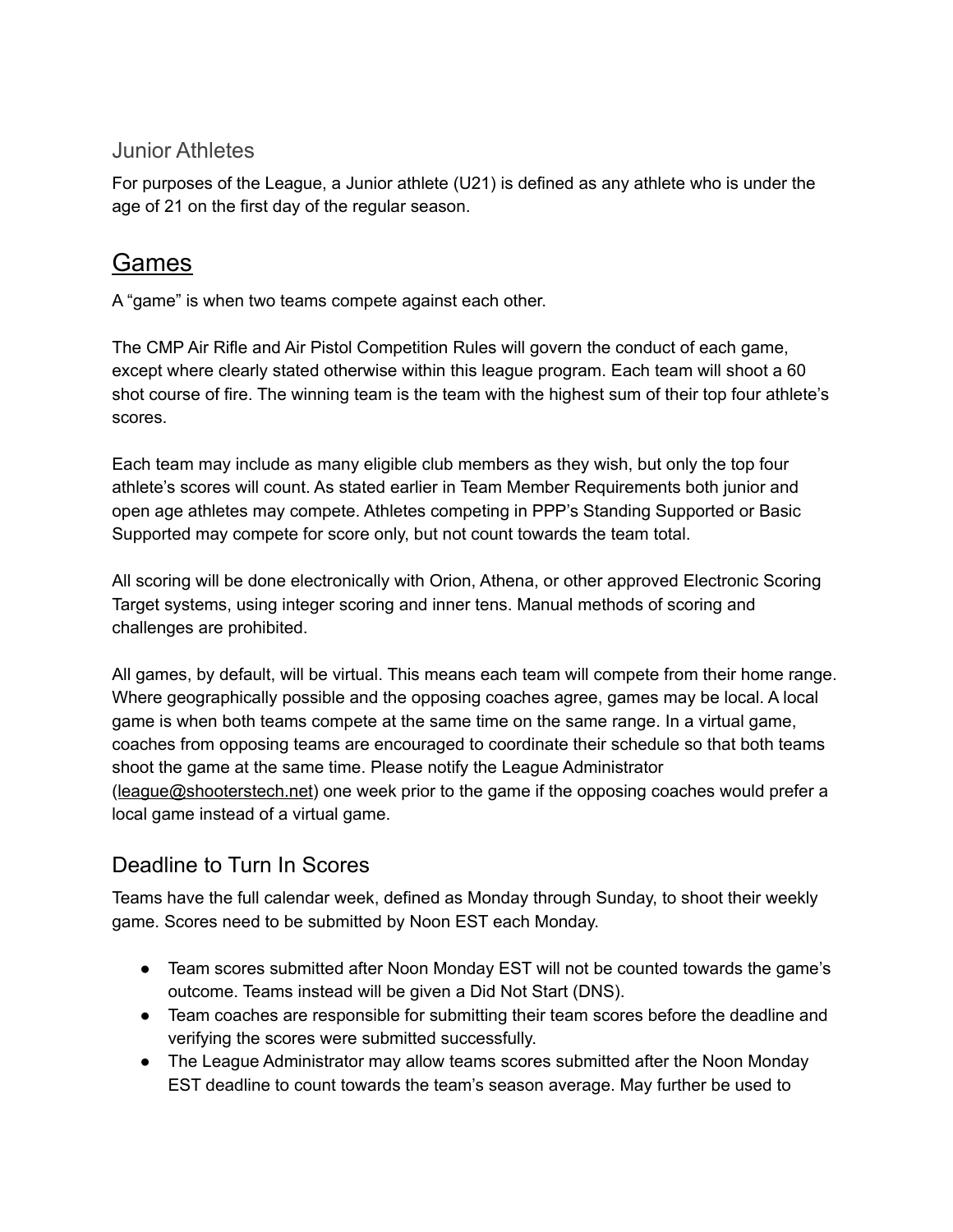change a DNS to a LOSS, but will not be used to change a DNS to a WIN regardless of the score.

Teams who are unable to shoot their game during the scheduled week for circumstances beyond their control (e.g. a weather emergency, COVID-19) should contact the League Administrator as soon as possible so alternative scheduling can be made.

#### Range Command Script

Teams will be given a script to follow to include instructions for running a League game. This script is to help ensure all teams conduct their games under similar conditions and according to the rulebook.

The designated Range Officer during a game is authorized to concurrently shoot during the same relay. However, Range Officer duties must also take precedence over competing, especially when safety is involved.

#### Target Integrity Check

Targets will be periodically reviewed, checking for correct scoring and correct application of penalties. In each instance that scoring is done improperly the League Administrator will correct the score on the target and may access an additional 2 point penalty.

#### Media Production During Games

Teams are encouraged to use audio and visual media production during each game to help improve the quality and excitement of each game. Media production includes:

- Playing music during the competition. Playing music is permitted during league games.
- Displaying the online scoreboard on a large TV or projector during the competition.
- Announcing the names of athletes who shot a personal best after the game's conclusion.

#### Rule Violations

The League is run under the CMP Air Rifle and Air Pistol Competition Rules. The Team Coach plays a critical role ensuring their team follows all rules and ensures the validity of scores reported each game.

The League Administrator may disqualify (DSQ) a team for a league game for serious rule violations. These include but are not limited to:

- Unsportsmanlike behavior by the team or any team member, including attempts to gain an unfair advantage.
- Safety violations by the coach or any team member, including not having a team leader present during shooting.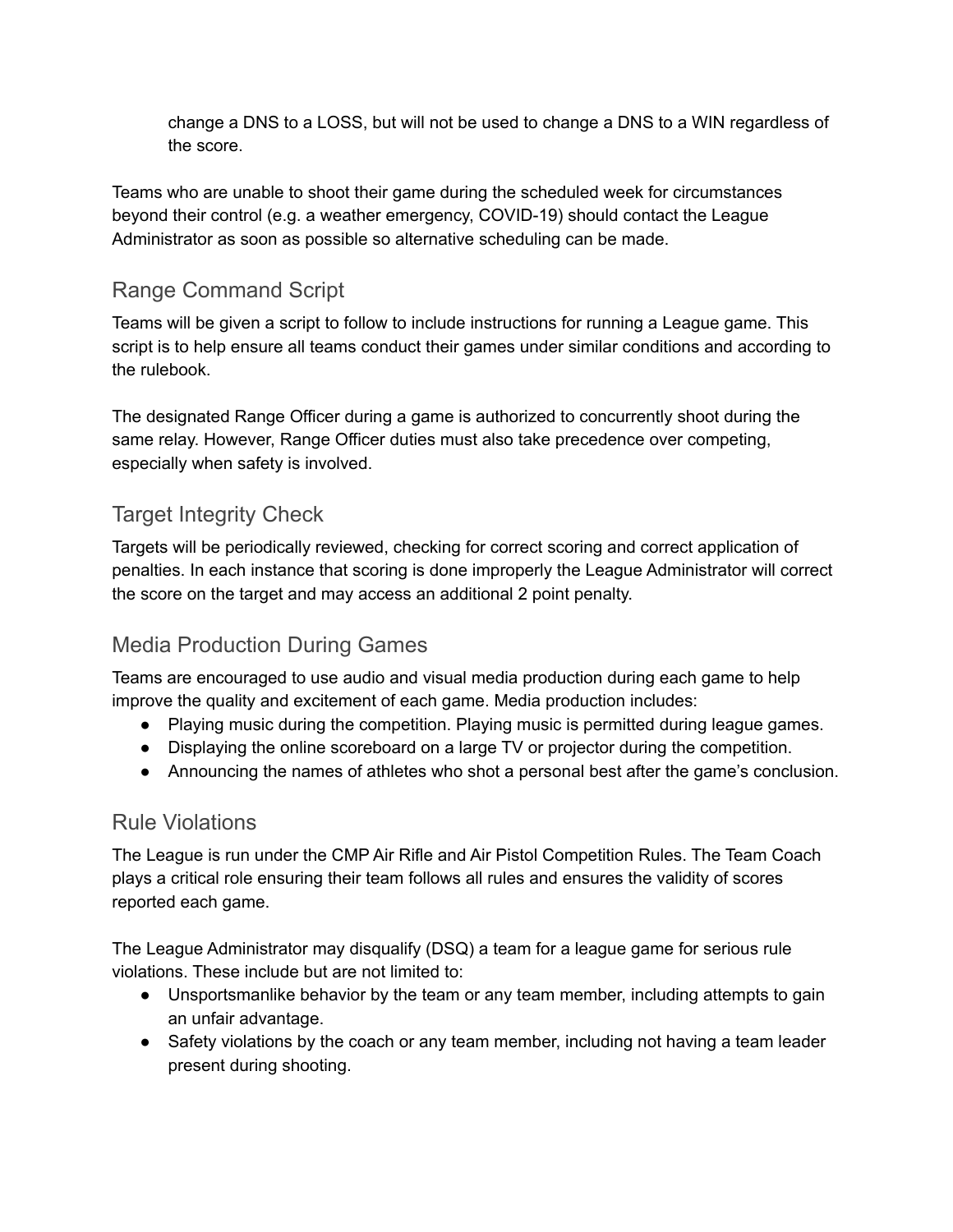- The intentional manipulation, or even attempted manipulation, of their submitted team's scores.
- Failure to follow range commands or time limits as set forth by the CMP Air Rifle and Air Pistol Competition Rules.

For serious or repeated rule violations the League Administrator may remove a team from future games in the current season, or impose up to a three year ban for the school or club in all Orion Leagues.

### Season Format

The League's Season is the complete set of games and consists of a preseason and regular season. There is one season per year.

- The preseason is an optional but recommended competition for all teams. It consists of a single-game course of fire amongst all teams. Its purpose is to allow teams to practice competing in the league in a non-counting game. All teams will be entered into the pre-season once. On request teams may compete in the preseason multiple times. The pre-season competition lasts from 1 January through 23 January 2022.
- Each team will compete in the regular season. The regular season is 10 weeks long, where each team will compete in 8 games. Each week during the season, teams will get scheduled to compete against one other team, with two bye weeks built into the schedule (for the regular 10 week season). The regular season is scheduled dynamically so that teams compete against other teams with similar rankings throughout the season (see scheduling below).
- There is no postseason.

## **Scheduling**

Games will be scheduled dynamically throughout the regular season. The goal of dynamic scheduling is to allow teams of near equal skill level to compete with each other each week.

In general, each week during the regular season, the League Administrator will announce the games for the following week. This will allow teams to know who they are competing against and if they have a bye week.

The first two weeks of the league (the first two games) games will be scheduled randomly. The first two weeks' schedule will be announced one week prior to the start of the league.

After the first week (the first game is completed), the League Administrator will schedule games for the third week. After the second week (the first two games are completed), the League Administrator will schedule games for the fourth week. This pattern of scheduling games will continue throughout the regular season.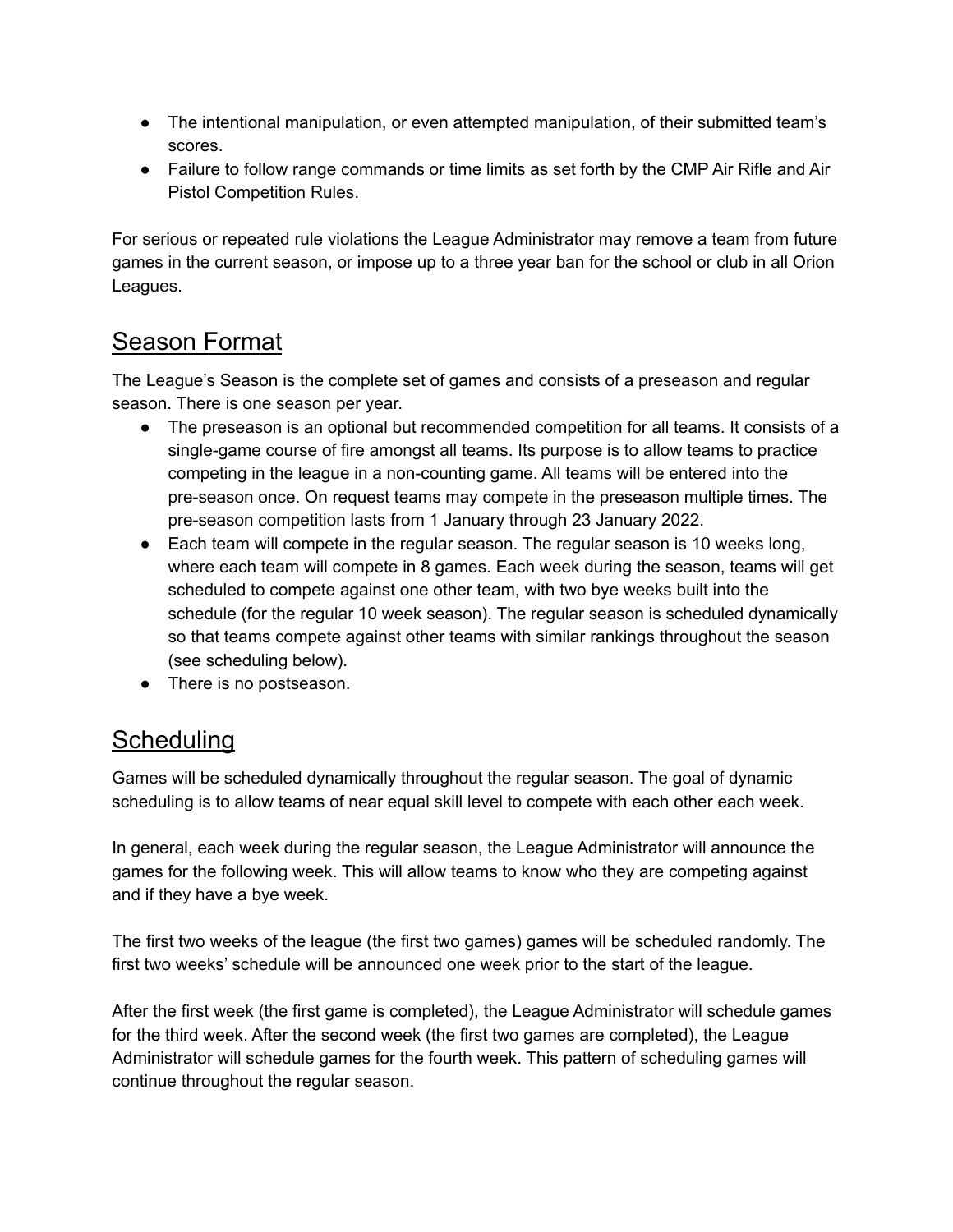Scheduling, after the first two games, is done in such a way that teams of near equal skill level are squadded against each other. "Near equal skill level" is based on the team's ranking (team ranking score, see below for details) at the time the scheduling is done. To encourage diversity of scheduling, the degree of near equal skill level will be more broad at the beginning of the season, and then tighten up towards the end.

Other factors will influence scheduling, including the following:

- An odd number of teams may force the League Administrator to give a team a "forced bye week."
- Teams that have requested bye weeks will not be scheduled.
- Two teams may compete against each other more than once during the season; however, no two teams will be scheduled to compete against each other in successive games.
- Teams may request to compete against a specific team on a specific week.
- Any team that has two consecutive Did Not Start (DNS) will be considered dropped from the league and will no longer be scheduled for future games.

All teams will be given at least two bye weeks, and they may request when their bye weeks will take place.

Teams may request more than two bye weeks during the regular season. Doing so puts the team at a disadvantage as this limits the number of "win points" they can earn contributing to their team ranking score.

A "forced bye week" is when the League Administrator has to give a team a bye week during the season beyond their two guaranteed bye weeks, or one more bye week than requested. If this happens, it will happen towards the end of the season.

The forced bye week rule also applies to teams who can not compete due to exceptional events beyond their control, such as a cancelled game caused by a natural disaster or COVID-19.

All bye week requests must be submitted one week prior to the start of the season. The league Administrator may not be able to fulfill bye week requests received with insufficient time.

The COVID-19 pandemic is tragic and unpredictable. Unfortunately, it is expected to cause many schedule disruptions, most of which will be without warning. As it is important that teams take all necessary precautions to remain safe, no team will be penalized if they are unable to participate in a scheduled game. In the event a team is affected by COVID-19 please contact the League Administrator as soon as possible. The League Administrator will first try to provide an opportunity for teams to participate by rescheduling existing games. However, if this is not possible existing games may be cancelled, with teams credited with a forced bye week. Teams with unscheduled games that will not be able to be scheduled, will be credited with forced bye weeks.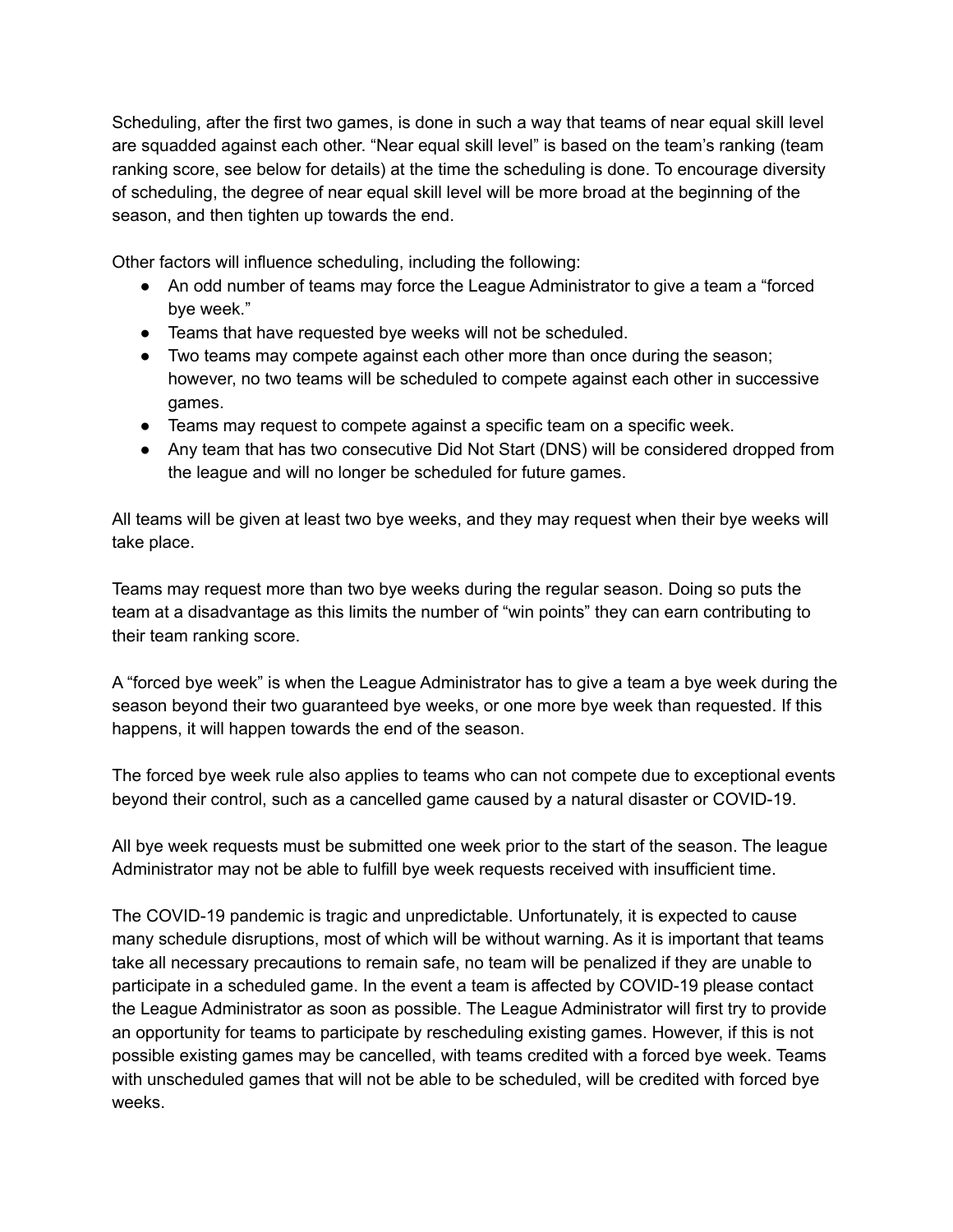#### League Point Calculation during Regular Season

During the regular season teams will be ranked according to their League Points a combination of seasonal average and win loss record.

A team's League Points is equal to their seasonal average plus:

- 15 points for each win they have earned.
- 0 points for each loss.
- 8 points for each "forced bye week."
- -15 points for each DNS.
- -60 points for each DSQ.

For example, if a team average is 1408 and has a 5 - 3 record (with no DNSs), their team ranking score is  $1408 + 5 * 15 = 1483$  (five wins times 15 points for each win).

Tie-breaking between teams of equal team ranking score, will be as follows:

- The team with the highest number of wins.
- The team with the highest game score from any game during the regular season.
- The team with the second highest game score, then third highest, then fourth highest, and so on, from any game during the regular seasons until the tie is broken.

## **Team Registration and Fees**

#### **Registration**

All shooting clubs located in the United States or its territories are eligible to compete in The League. Teams outside the United States may compete with the permission of the League Administrator.

Teams may register by completing the entry form at the end of this document or online at www.national-leagues.com. Only one team per club is allowed.

Registration is open until 18 January 2022.

Teams may withdraw from the League, with a full refund, until 18 January 2022. After this date withdrawing from the league is impossible and no refunds will be given.

All team names must directly reference the school or club they represent. 4-H teams will use the county they represent followed by "4-H," for example "Fairfax County 4-H."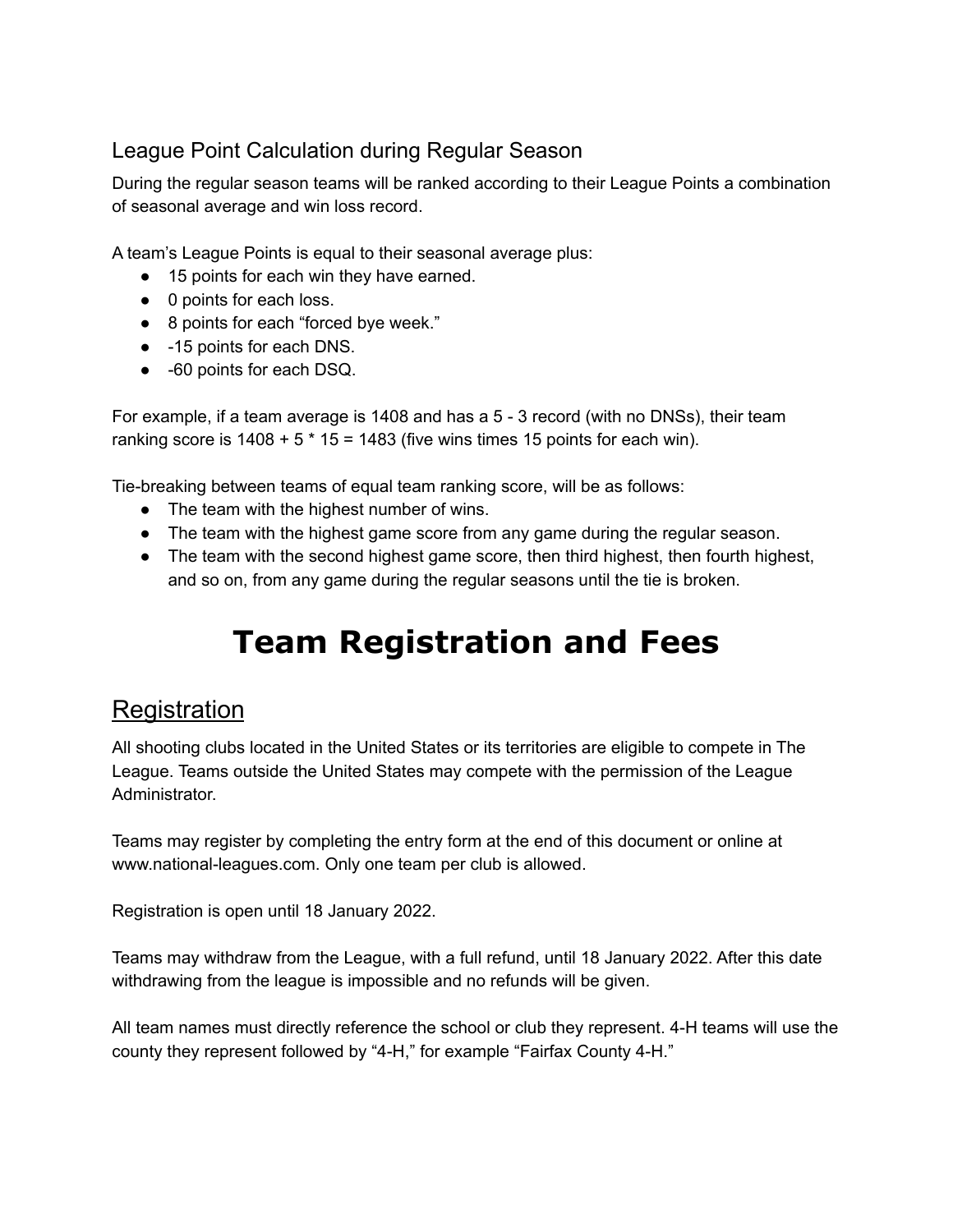A team coach must be listed for each team. He or she will be the designated point of contact for the team and be responsible for submitting scores to Orion for each game. The team coach is eligible to compete as an athlete on the team.

Team coach contact information will be shared between all coaches. This information is provided to allow coaches to promote sportsmanship and communicate with each other for the sole purpose of the league. Coaches are encouraged to contact their opposing team each week to wish them luck, and congratulate them on winning as appropriate.

By entering the league the team coach is giving the League Administer permission to contact him or her for the purpose of conducting the league in the current season, and promoting the league for future seasons.

A team photo is required from each team at the start of each season. The photo will be used in press releases, blogs, and social media entries. The team photo may be sent to the League Administrator at [league@shooterstech.net](mailto:league@shooterstech.net).

As previously mentioned in the "Team Member Requirements" subsection there are a few things to consider while registering:

- Team members must be active, participating members of the same local club.
- All athletes must be eligible to compete under the CMP Air Rifle and Air Pistol Competition Rules rules. Both junior age and open age athletes are eligible.
- Teams must be composed of at least four eligible athletes.
- An athlete may only compete for one team.

The sponsoring school or club must be an Orion for Clubs customer and has the Result Center enabled. Clubs that do not yet have Orion Scoring System may purchase a bundle from Orion Scoring System's website (<http://www.orionscoringsystem.com/orion/BundleList.aspx>).

#### Fees

There will be an annual per team registration fee to participate in a League. For the 2022 season, the annual fee is \$100 per team.

Teams are responsible for having a valid, up-to-date Orion license and providing their own Air Pistol targets for the games. Targets may be purchased from Orion Scoring System's website (<http://www.orionscoringsystem.com/orion/TargetList.aspx>).

The registration fee is complimentary (\$0) for clubs or teams who have purchased an Orion Scoring System since 15 January 2021. In future years, the registration fee will be complimentary for clubs or teams who purchased Orion within the last 12 months.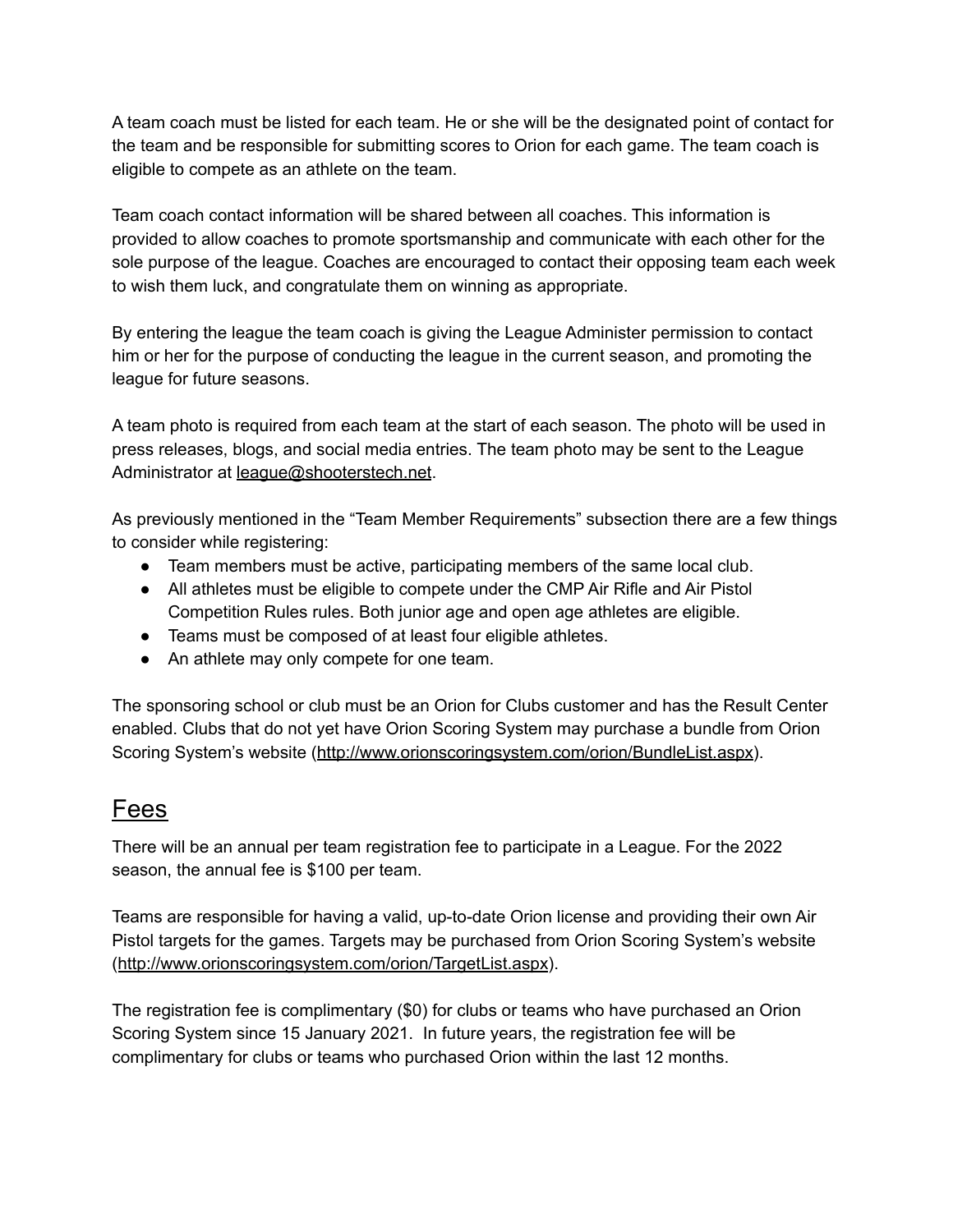## Awards

To help encourage the development of athletes and recognize top performers, The League seeks to provide as many awards as possible to deserving teams and their team members.

The participation and award schedule for 2022 is as follows:

- Each athlete from each team will receive a participation pin.
- Each athlete will receive a specially designed league sticker that may be placed on his or her pistol or gear box.
- A League Banner for each participating team to be hung on their range.
- Engraved medals for each athlete from each team in the top 40% of teams. The top three teams will receive specially designed medals.
- A banner for each team in the top 40% of teams. The top three teams will receive specially designed banners.
- The top 4 Junior athletes (U21) across the league with the highest seasonal average will be named to the Junior All-Star team and will receive a plaque in recognition.

Teams must participate in at least four games to be eligible for awards.

#### Press Releases and Social Media Postings

To attract greater positive attention to the sport, to The League, and to the participating teams, Orion Scoring System will actively write and distribute press releases. Press releases will be prepared at least for each game during the season.

Orion Scoring System will also maintain a League Facebook page. The Facebook page will be used as a platform to promote The League, teams, and athletes by providing updates on results and other general postings about League news and updates. All coaches, athletes, parents, etc. are encouraged to share the Facebook page with friends, family, and basically anyone else! Because one of the key principles of The Leagues is to increase the sport's spectator appeal, postings will include easily understood terminology. Consequently, those unfamiliar with the sport will be able to keep up with their friends and family competing in a league. The page can be found at [www.facebook.com/NationalAirPistolLeague](http://www.facebook.com/NationalAirPistolLeague).

Each team is required to provide one or more team photos. These photographs may be used as part of any press release, social media posting, or related news story. In addition, coaches and athletes may be asked to provide additional quotes, interviews, or photographs.

## Team Coach Responsibilities

Team coaches are responsible for the following:

• Safely conducting each game according to current CMP Air Rifle and Air Pistol Competition Rules rules.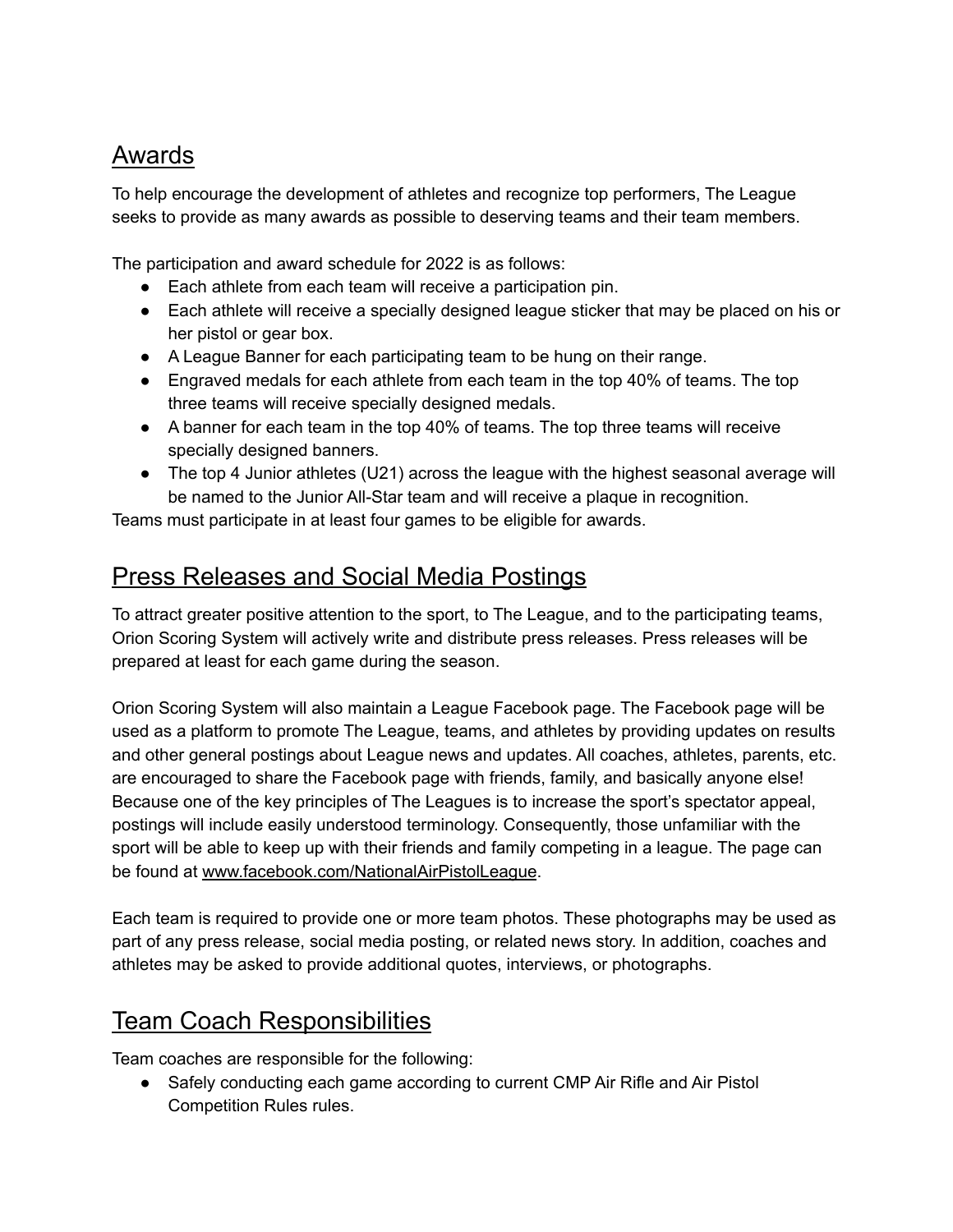- Scheduling each game within the time frame of the week, and submitting the scores to Orion by Noon EST Monday each week.
- The correct use of the Orion Scoring System.
- Submitting a list of Junior athletes (U21) on their team to the League Administrator, making them eligible for the Junior All-Star Team award.
- Contacting the League Administrator for any outstanding circumstance, such as a rule interpretation question, rule violation, or a scheduling conflict causing a delay in reporting scores.
- The honesty and integrity of their competition procedures, their team members, and all team representatives.
- Being familiar with this League Program and following all rules and procedures outlined within it.
- Respect the privacy of other coaches in the league and use the shared coaches contact information list for league competition communication only.

Team coaches are encouraged, but not required, to attend a league webinar, to be held approximately one week prior to the start of the league. The exact date and time will be announced to all participating coaches approximately two weeks prior to the start of the league.

Team coaches are authorized to also be firing members on their team.

## **League Administrator**

The League Administrator is responsible for the conduct of each League season. This includes accepting team applications, seeding teams, scheduling games, monitoring game activity, and adjudicating any rules issues.

Reasonable deviations to League rules to accommodate the specific needs of a team will be allowed during the season if approved by the League Administrator. For example, the League Administrator would be authorized to allow an extension to report scores due to inclement weather or COVID-19 preventing a team from shooting one week.

The League Administrator is authorized to cancel games if conditions warrant such action. For example, if a team's range is closed for a week or more due to an extreme weather event such as flooding or a tornado or COVID-19, the League Administrator may cancel one or more games for that team.

The League Administrator is allowed to clarify league rules during the season. League rules, however, may only be changed between seasons. Based on feedback from team coaches and previous seasons' operations, the League Administrator is responsible for changing League rules between seasons to ensure that the League remains efficient, effective, and relevant. All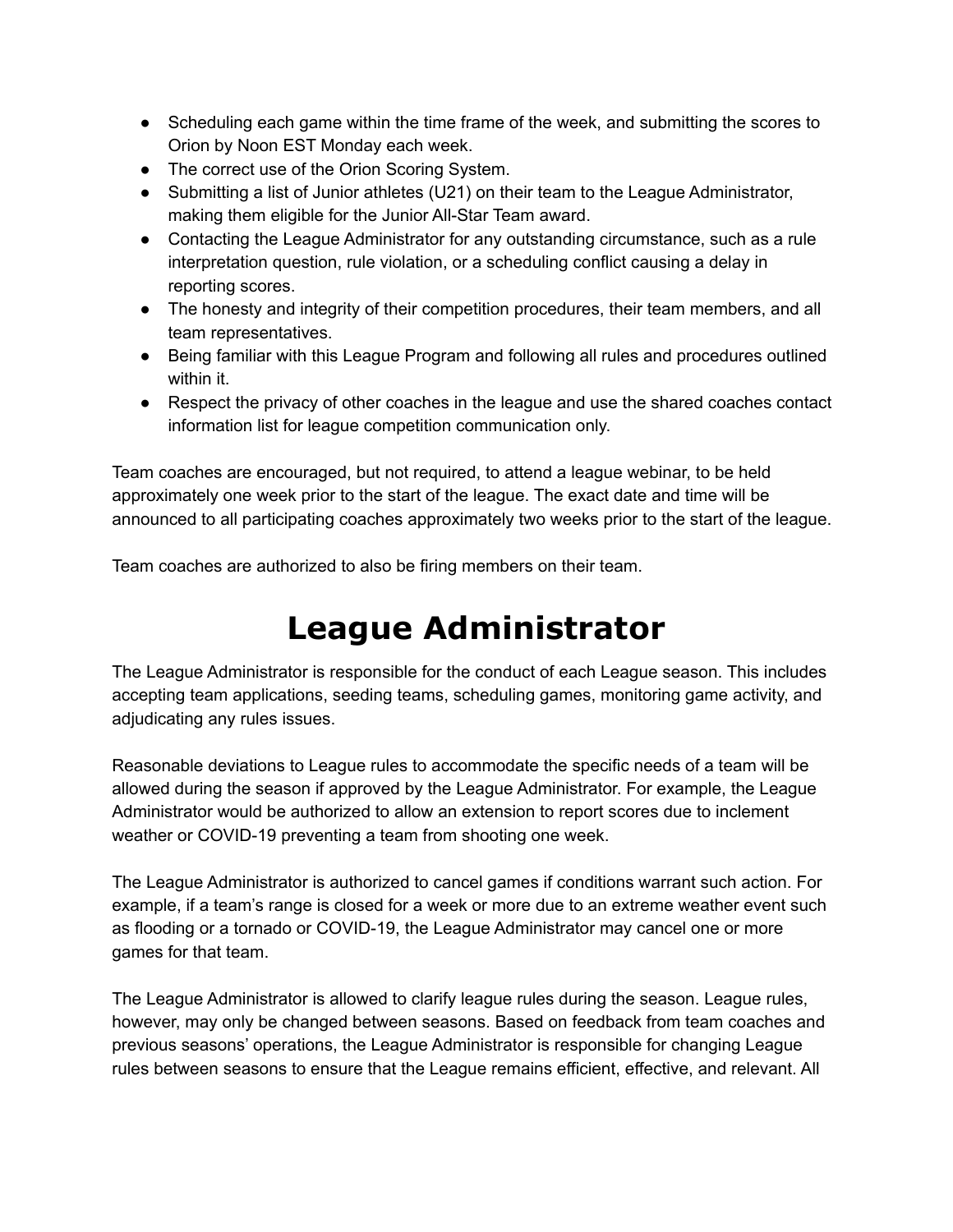changes will be made within this League Program. Team coaches are strongly encouraged to provide feedback to the League Administrator using the phone number or email address Below.

League Administrator responsibilities are held by Erik Anderson with Orion Scoring System. Contact information is as follows:

> Erik Anderson Orion Scoring System league@shooterstech.net (703) 596 0099

The following individuals will assist the League Administrator to fulfill his duties during the season.

- John Becker
- Greg Glatts
- Zachary Snell

In the case of a written competition protest, the League Administrator will appoint a three member jury, consistent with the *2022 CMP AIR RIFLE AND AIR PISTOL COMPETITION RULES, Rule 4.6.* The jury is responsible for adjudicating the protest and must base its findings only on the rules and the league program.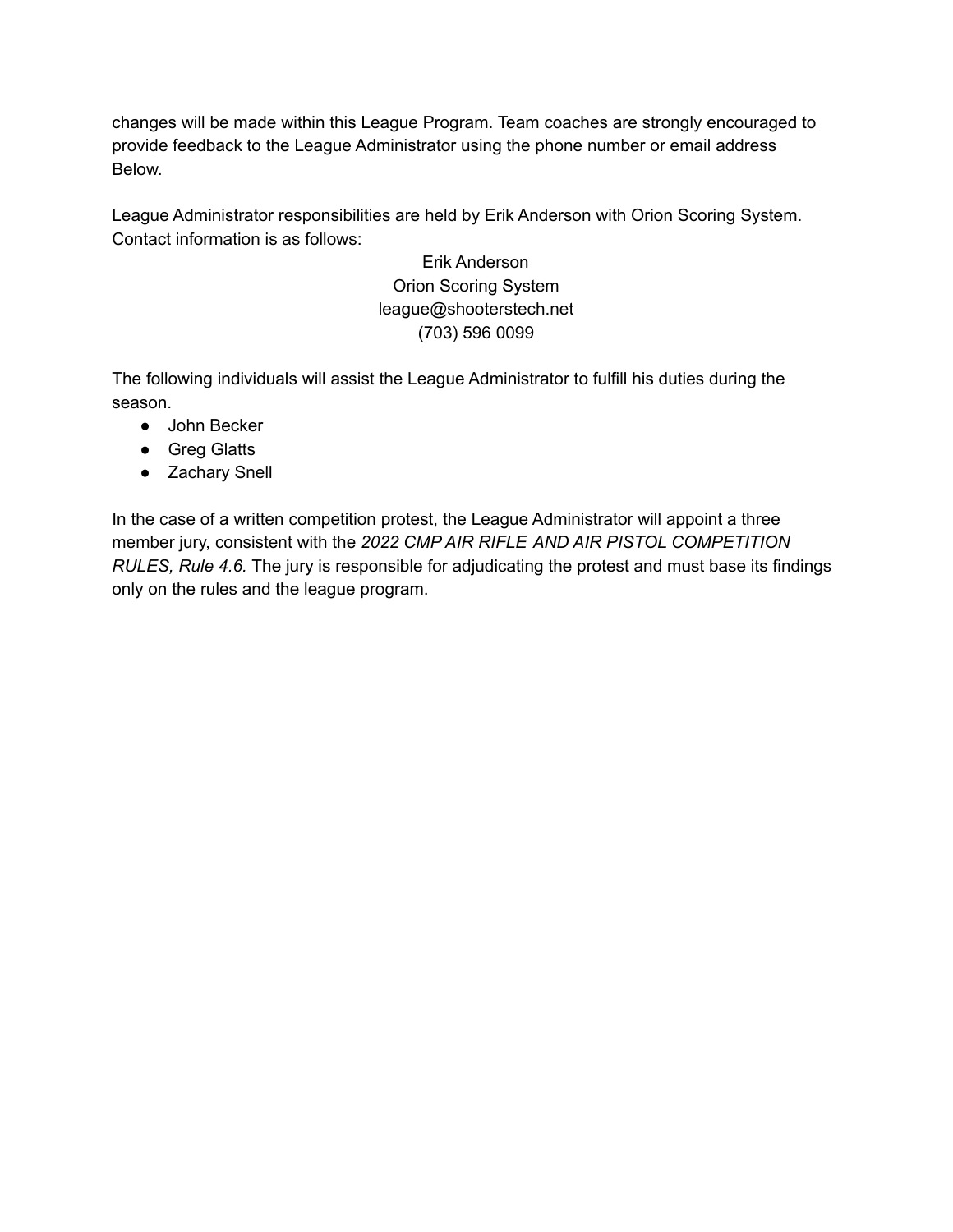## **Conducting Your League Game**

There are three resources coaches may turn to learn how to conduct their league game using Orion.

General instructions for competing in a League Game are found on Orion's support website. <https://support.orionscoringsystem.com/index.html?how-do-i-compete-in-a-league-g.html>

The League's Instructions and Range Command manuals are available from the league's website for Air Pistol. Click on the images to below to open in your web browser.



#### **Air Pistol**

Finally, coaches are encouraged to watch our video on participating in a league game. Click on the image below to open in your web browser.

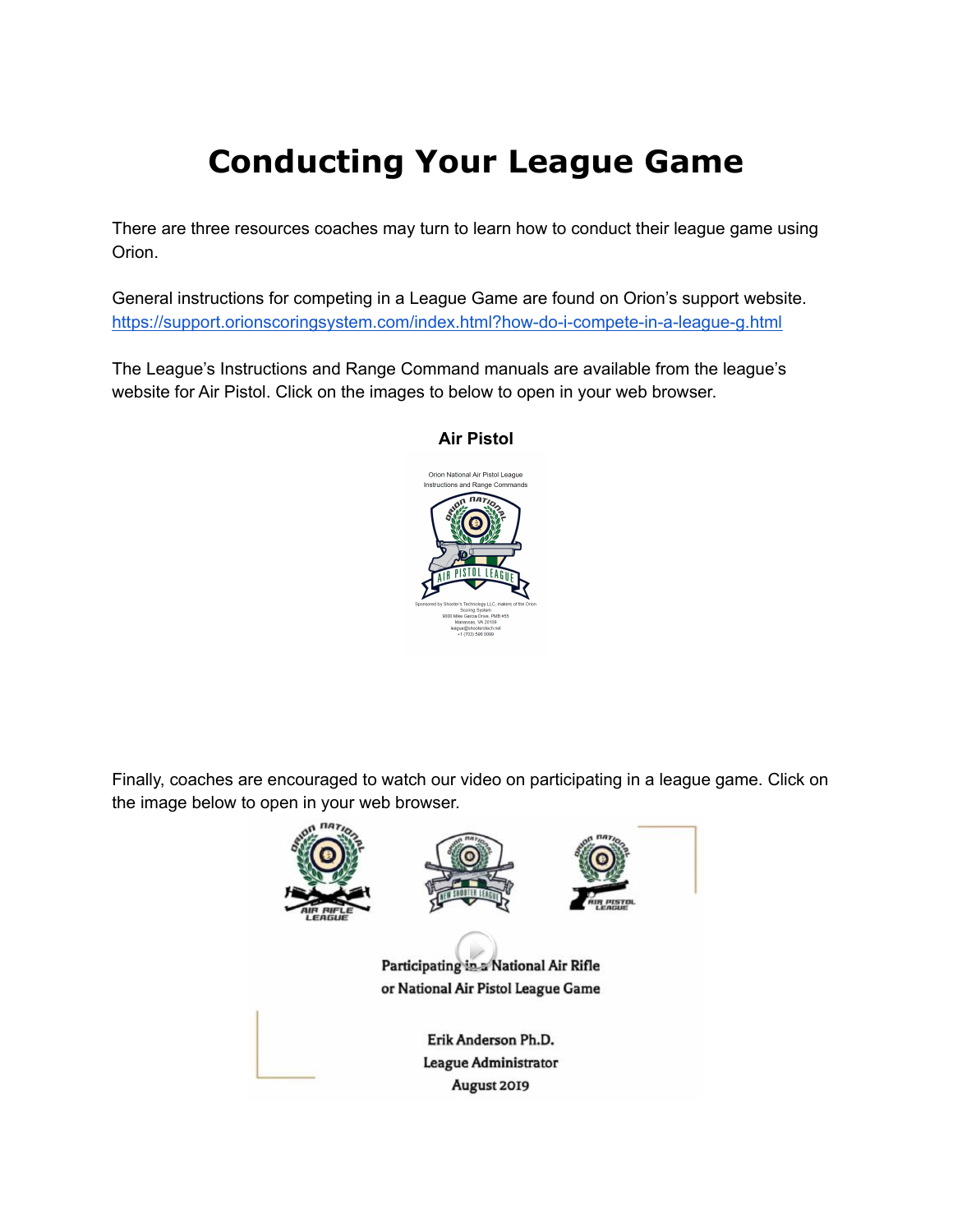## 2022 Orion National Air Pistol League Registration Form

For more information, including the complete League Program or to register online visit www.national-leagues.com Registration Deadline is 18 January 2022

| <b>Shipping Address</b> |        |         |       |
|-------------------------|--------|---------|-------|
| (Street Address)        | (City) | (State) | (Zip) |

The fee to compete in the 2021 season is \$100 per team. Please mail your team's check (made payable to "Shooter's Technology LLC") and this registration form to Orion Scoring System at: 9000 Mike Garcia Drive, PMB #55, Manassas, VA 20109

Number of athletes expected to compete: \_\_\_\_\_\_\_\_\_\_\_\_\_\_\_\_\_\_\_\_\_\_\_\_\_\_\_\_\_\_\_\_\_\_\_\_\_\_\_\_\_\_\_\_\_\_\_\_\_

On behalf of my team, athletes, and fellow coaches, we pledge to abide by CMP Air Rifle and Air Pistol Competition Rules Rules, adhere to the National Air Pistol League Program, and conduct ourselves with the highest ethical, moral, and sportsmanship standards in each game and throughout the season.

I have read and understand the 2022 National Air Pistol League Program, and I agree to follow the rules and regulations within it.

 $\mathcal{L}_\text{max}$  , and the set of the set of the set of the set of the set of the set of the set of the set of the set of the set of the set of the set of the set of the set of the set of the set of the set of the set of the

(Coach's Signature) (Date)